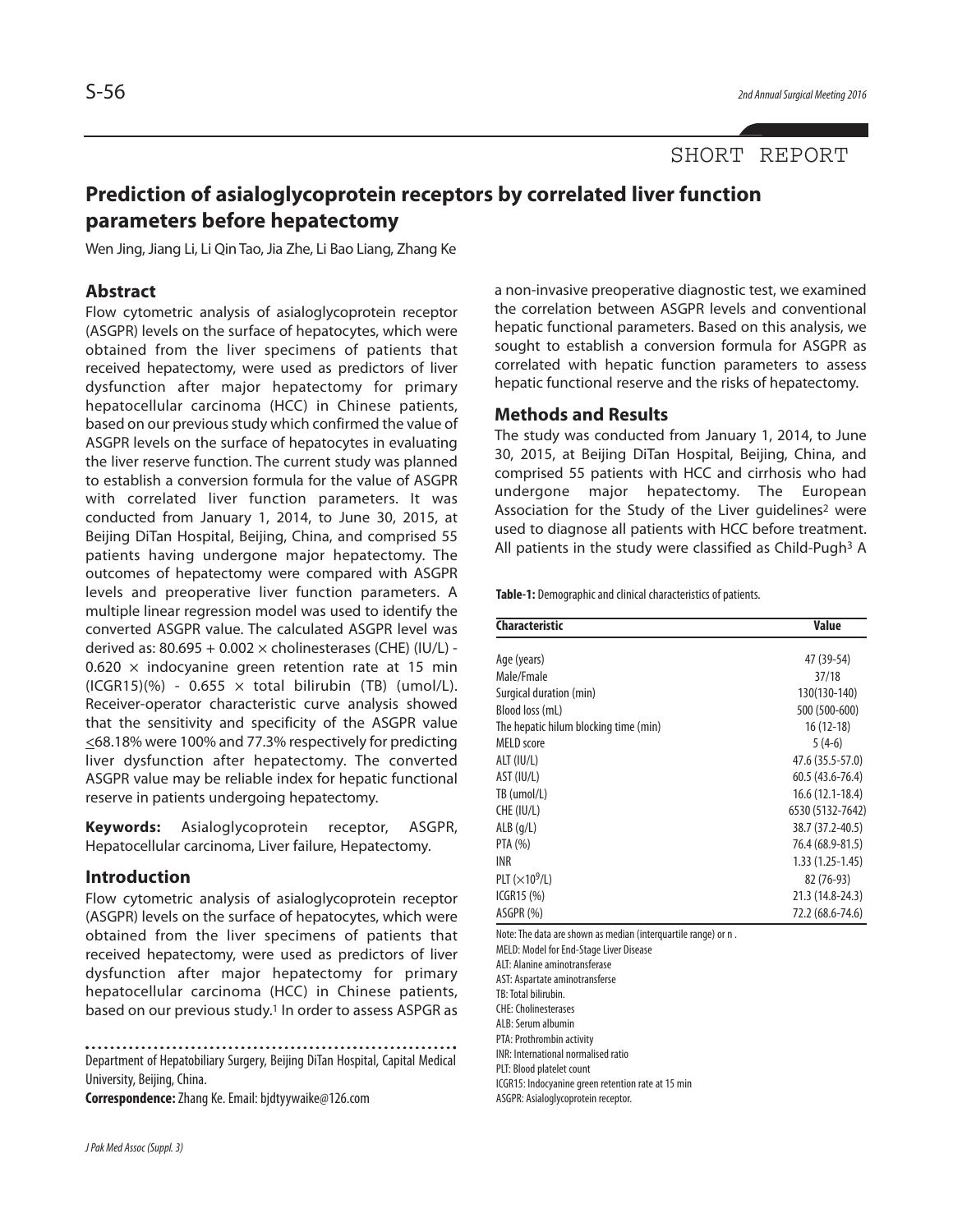| Independent variables | Coefficient | <b>Std. Error</b> |           |          |          |
|-----------------------|-------------|-------------------|-----------|----------|----------|
| (Constant)            | 80.6951     |                   |           |          |          |
| <b>CHE</b>            | 0.002013    | 0.0005588         | 0.4503    | 3.602    | 0.0007   |
| ICGR15                | $-0.6198$   | 0.1123            | $-0.6116$ | $-5.521$ | < 0.0001 |
| TB                    | $-0.6545$   | 0.1545            | $-0.5101$ | $-4.235$ | 0.0001   |

Table-2: The covariates included in the model by multiple linear regression.

CHE, cholinesterases. ICGR15, indocyanine green retention rate at 15 min. TB, total bilirubin.

regarding liver function before surgery. If the residual liver volume with optimal blood outflow and inflow and if biliary drainage was expected to be sufficient, technical feasibility was established. After the patient received general anaesthesia, surgical resection was performed using a bilateral subcostal incision. The preferred surgical method for liver resection was anatomic resection in the form of segmentectomy, as described by Hasegawa et al. 4 Hyperbilirubinaemia or a serum total bilirubin (TB) level over 5.0 mg/dl and persistent ascites or pleural effusion was the basis for defining postoperative hepatic dysfunction. 5

Measuring aspartate aminotransferse (AST), alanine aminotransferase (ALT), TB, serum albumin (ALB), cholinesterases (CHE), prothrombin activity (PTA), international normalised ratio (INR), blood platelet count (PLT) and model for end-stage liver disease (MELD) score were standard procedures before surgery. The ICGR15 was measured by a photopiece applied to the fingertip (DDG-3300K; Nihon Kohden Corp., Tokyo, Japan) without blood sampling. <sup>6</sup> Measurement of hepatocyte ASGPR was carried out according to our previous research methods. 1

SPSS version 21 was used for statistical analyses. A Fisher's exact test was used to compare dichotomous variables. Correlations between the ASGPR value and conventional hepatic functional parameters were examined by calculating Pearson's correlation coefficient. The multiple linear regression formula was calculated using the correlated parameters. Receiver-operator characteristic (ROC) curve analysis was performed for the converted ASGPR value. Cut-off value points were determined with area under the curve (AUC) and the corresponding sensitivity and specificity values. A Z test was used to compare the AUC-converted and actual ASGPR values. Two-tailed significance tests were employed. Statistical significance was assessed as p<0.05.

Of the 55 patients in the study, 37(67%) were males (Table-1) No patient was lost during the 3-month followup period. Postoperative hepatic dysfunction occurred in 11(20%) patients.

Significant correlations were observed between ASGPR and CHE ( $r = 0.826$ ,  $p < 0.01$ ); ASGPR and ICGR15 ( $r = -$ 0.818, p< 0.01); ASGPR and PLT (r = 0.805, p< 0.01); ASGPR and INR ( $r = 0.763$ ,  $p < 0.01$ ); ASGPR and PTA ( $r = 0.699$ ,  $p <$ 0.01); ASGPR and TB ( $r = -0.692$ ,  $p < 0.01$ ); ASGPR and ALT  $(r = -0.461, p < 0.01)$  and ASGPR and AST  $(r = -0.366, p <$ 0.01). A multiple linear regression model was used to identify the ASGPR value. The covariates included in the model were CHE, ICGR15 and TB (Table-2), and the following formula was obtained: Converted ASGPR  $(\%) =$ 80.695 + 0.002  $\times$  CHE(IU/L) - 0.620  $\times$  ICGR15(%) - 0.655  $\times$ TB (umol/L). The area under the ASGPR and converted ASGPR value-dependent ROC curves was 0.860 (95% confidence interval [CI]: 0.739 to 0.938) and 0.932 (95% CI: 0.591 to 0.839), respectively, and there was no statistically significant differences ( $z = 1.345$ ,  $p = 0.178$ ).

The cut-off value of converted ASGPR to predict postoperative hepatic dysfunction was 68.18% according to ROC analysis. The sensitivity and specificity were 100% and 77.3%. The positive and negative predictive values were 52.4% and 100% respectively. We divided patients into two groups according to this standard. A total of 21(39%) patients had a converted ASGPR  $\leq$  68.18%, 11 (52.38%) of whom had postoperative liver dysfunction. In contrast, among 34(61%) patients with a converted ASGPR >68.18%, no one had postoperative liver dysfunction (p<0.01).

# **Conclusion**

In this study, we hypothesised that a converted ASGPR level could be calculated based on other hepatic functional parameters. In order to facilitate clinical testing, we chose the parameters of conventional liver function tests, ICGR15, and MELD scores as indices of preoperative liver function. We examined the correlations among the preoperative liver function parameters and ASGPR level. Subsequently, ICGR15, serum CHE level, and serum TB level were selected as candidates for the estimation equation.

From our analysis, a multiple linear regression model was derived: Converted ASGPR (%) = 80.695 + 0.002  $\times$ CHE(IU/L) - 0.620  $\times$  ICGR15(%) - 0.655  $\times$  TB(umol/L). The